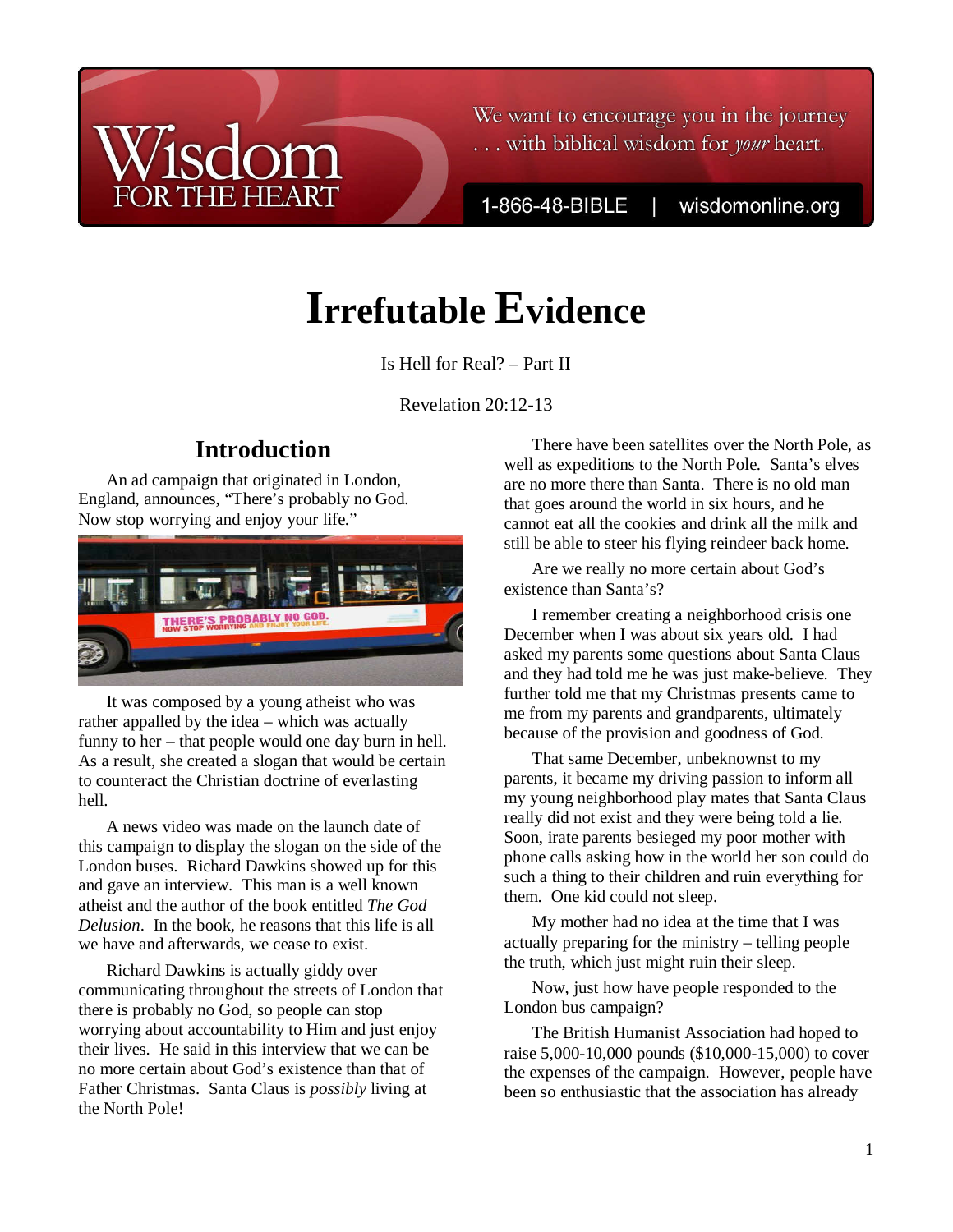received more than 150,000 pounds (about \$200,000) to create more advertisements.

People have actually rented the busses carrying these ads and taken them on tour beyond the city of London. They are excited over their collective courage to come out and effectively say, "God is no more real than Santa Claus."

This is what Richard Dawkins really means – tongue-in-cheek, of course – the reality of God's existence is as likely as the reality of the existence of Santa Claus.

The American Humanist Association has climbed on board the bus campaign too. They designed a slogan that subtly picks up on Dawkins' comment about Father Christmas.



Last year this association began running an advertisement on the sides of busses in Washington, D.C. that reads, "Why believe in a god [little "g"]? Just be good for goodness' sake."<sup>i</sup>

This slogan is a play on words from the children's Christmas song about Santa Claus. In other words, "Just be good whether or not you believe in some final accountability before God, Santa Claus, or whomever."

Now, if someone does not quite pick up on this slogan's subtle message that Santa Claus and God belong in the same category of myth . . .



. . . the smaller ads inside the American busses have a picture of someone actually dressed in a Santa Claus suit. The underlying message is clearly implied that believing in God is just as silly as believing in Santa Claus.

Intelligent people do not believe in Santa Claus, and this means intelligent people do not believe in

God. Only children believe in Santa Claus – unless they lived in my neighborhood – so the implicit message is that only children believe in God. In other words, "C'mon, it's time to grow up and to wise up!"

To these unbelievers the apostle Paul would write under the inspiring direction of the Holy Spirit that they are . . .

#### *Professing to be wise, [but are actually] fools (Romans 1:22)*

They are foolishly repressing the internally intuitive truths and externally visible evidences of God.



In the interview with The British Humanist Association that sponsored the London bus campaign, the question was asked, "Why does your slogan include the words, 'Now stop worrying'?"

*"There's probably no God. Now stop worrying..."* 

They answered that it was because Christians talk about "an eternity of torment in a lake of fire [and that's] pretty worrying." They wanted to send out a more positive message.

In other words, "We don't want a message that will make us worry about God; we want a message that will make us happy without God."

They went on to say, "We have only one life and must make the most of it . . . [because] death is the end of our personal existence."

They also quoted Robert Ingersoll, a nineteenth century humanist, who said, "The time to be happy is now!"<sup>ii</sup>

These are not only deceptive lies, they are old lies. They are the same as a lie that began in the Garden of Eden when the first human beings were tempted by the serpent to effectively disassociate their future from any accountability to God. The serpent said, "Eve, if you eat this fruit, don't worry, nothing bad will happen." (Genesis 3:4 paraphrased)

In other words, "Stop worrying about the future and enjoy your life now."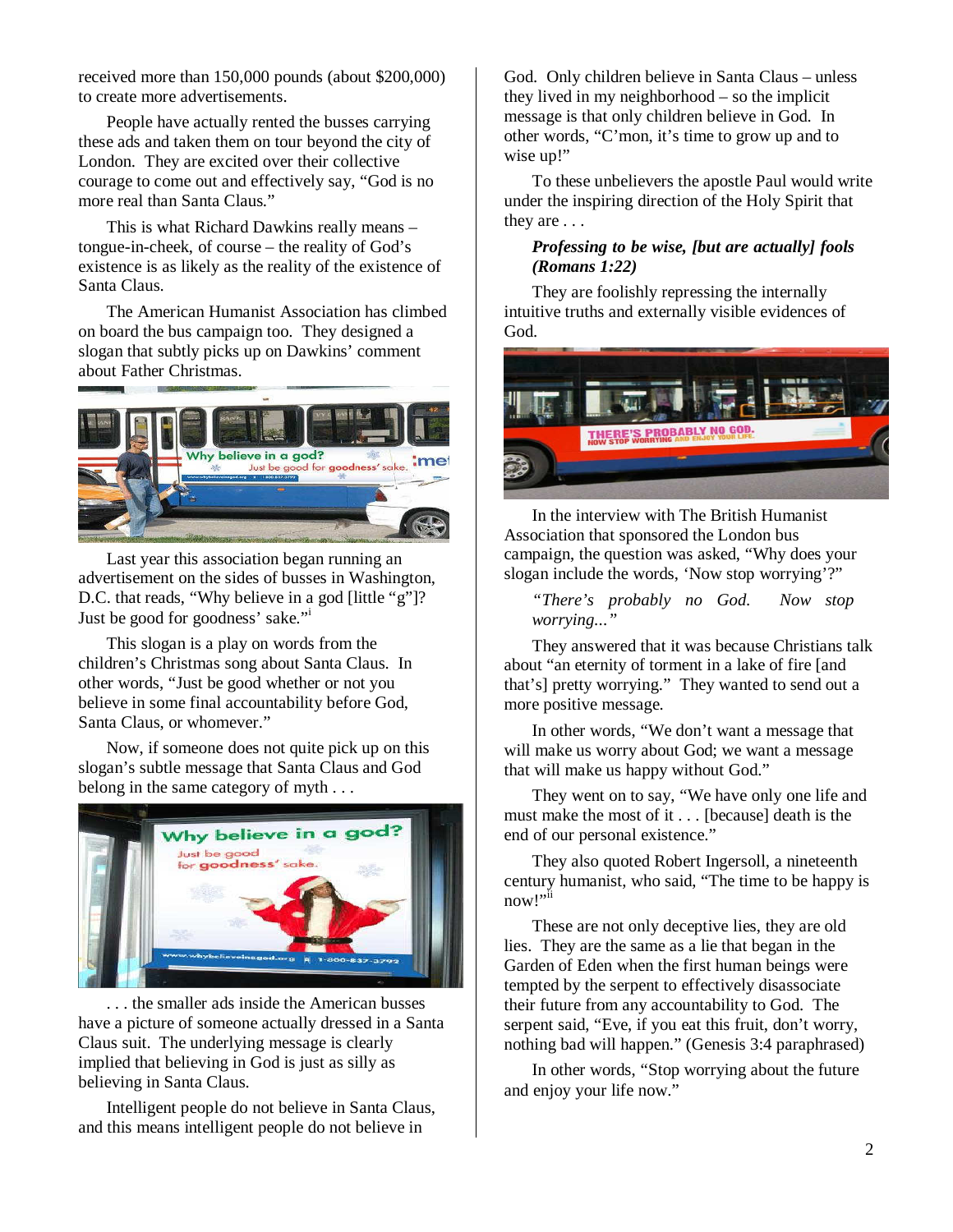The trouble is that we cannot really enjoy this life until we have answered with certainty the question of an afterlife. We really are not prepared to live . . . until we are prepared to die.

Why are people all around the world worshiping planets and stars and idols, burning roots, bathing in the Ganges, performing rituals, sacrificing animals, and chanting to unseen spirits?

Because mankind knows there is something beyond this life and he is intuitively trying to get ready for it. Mankind senses the truth of God that is written on his heart that this brief life is not all there is.

The advertisements boldly say, "C'mon, stop worrying about that. Don't even think about it. There's probably no God, so stop worrying and enjoy your life."

Imagine the Food and Drug Administration taking this approach. Labels on food products would read, "The level of insecticides and poisons in this package is *probably* safe. Now stop worrying and enjoy what could be your last meal."

Would you buy a television, computer, or car from a salesman who says, "Look, it will *probably* work. Don't worry, just sign here."?

Imagine the pilot coming over the loudspeaker and saying, "As far as I know, during our flight, the engines will *probably* work. We *probably* have enough gasoline to make it. I can *probably* land the plane when we get there."

Would you say, "That's fine."?

No! There are thousands of situations in life in which we would never be satisfied with "probably".

It is ironic that although we want certainty in life that computers work, food is clean, airplanes can fly, and the pilot knows how to land safely, there are those who would settle for probabilities about life after death. Why would anyone settle for less than certainty about life after death?

One reason it that if there is life after death, then, according to the revelation of Jesus Christ, delivered by the apostle John, the accountability that mankind so fears, detests, and denies will indeed take place.

Turn in your Bible to the point at which we ended our last study – the last paragraph of Revelation chapter 20.

### **The Unforgettable Setting**

We first noted the unforgettable setting in Revelation 20:11.

*Then I saw a great white throne and Him who sat upon it, from whose presence earth and heaven fled away, and no place was found for them.* 

The prophetic aorist "ephugen" (εφυγεν) predicts the departure of the old creation – the word pictures a sudden and violent termination of the physical universe.<sup>iii</sup>

This lets us know that the great white throne judgment of the unbelievers from all of human history takes place between the close of the millennial kingdom and the creation of a new heaven and new earth. Therefore we read of this terrifying event that seals the doom of the unredeemed taking place in a courtroom suspended in limitless space.

If there was any doubt of accountability before God, the Bible is now vindicated in its repeated warning. David wrote centuries ago,

#### *. . . [God] has established His throne for judgment,*

*and He will judge the world in righteousness; He will execute judgment of the peoples with equity.* 

*(Psalm 9:7a-8)* 

Paul warned the citizens of Athens that . . .

#### *. . . [God] has fixed a day in which He will judge the world in righteousness . . . (Acts 17:31a)*

Nearly fifty times throughout Revelation, there is the mention of the throne of God in all its majesty, splendor, and terrifying glory. It is the seat of God's sovereign rule.<sup>iv</sup>

Now the moment has arrived.

The words "there's probably no God" will haunt many who denied His existence.

"Enjoy your life" has been the slogan not only for atheists, but for billions all over the world who have lived their lives according to their own dictates and determinations.

This great white throne will be the final vindication of the character of God before the unredeemed that God always keeps His word, and His word is always right, just, and true.

This is the unforgettable setting.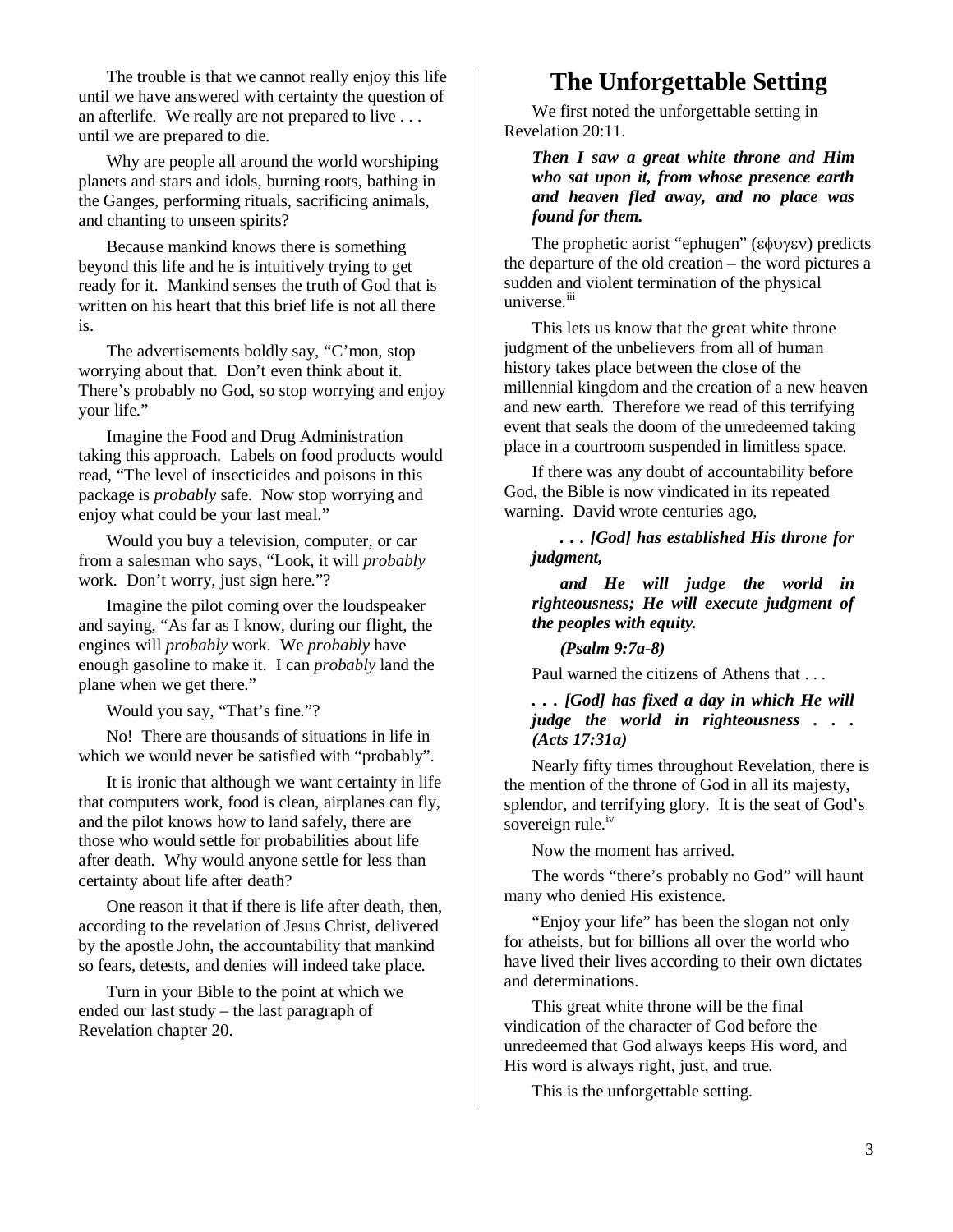## **The Unavoidable Summons**

The population of the unredeemed has heard the unavoidable summons and their bodies have resurrected from where they had crumbled into dust. Their bodies are now immortalized and fitted for eternal punishment in this resurrection unto death. Verses 5 and 6 of Revelation chapter 20 inform us that there will be a literal physical resurrection of the unredeemed dead following the millennial kingdom.

As we studied in our last session, not one unbeliever can escape this summons. No one will be able to pull the dirt up over their head and hope they can avoid the judgment.

Just as the believers are physically raised immediately after death and reunited with their souls which have been with Christ (II Corinthians 5:8), the bodies of unbelievers will be physically raised and reunited with their souls which have been incarcerated in Hades following their deaths (Luke 16).

It will make no difference whether the bodies and souls of unbelievers have been separated by death for one day or 5,000 years. No matter where they died or how widespread the remains of their bodies, their souls in Hades will be reunited with their resurrected **bodies** 

The ancients of John's day believed that if someone died at sea – or had their ashes tossed into the waves of the ocean – that even the gods would never be able to put them back together for an afterlife. This is one of the reasons the Egyptians mastered mummifying their leaders – keeping the body together as much as they could so that nothing would be disturbed in the afterlife.

According to John's Revelation, the God of creation is no Egyptian, Babylonian, Indian, or American God. He will be able to summon the unbelievers' ashes from the four points of the compass and recreate their bodies. This time, however, their bodies will be capable of lasting an eternity of torment as God summons their souls from Hades and their bodies from the earth so that their reunited being – just as in life – can stand before the throne of God.

This is the unavoidable summons and the unforgettable setting. Now I want you to notice another aspect of this great trial.

# **An Undeniable Standard**

Notice Revelation 20:12a.

*And I saw the dead, the great and the small, standing before the throne, and books were opened; and another book was opened, which is the book of life . . .* 

The Greek word that is translated "books" is "biblia" (βιβλια), from which we get our transliterated word "Bible". It simply means "scrolls or books" and is plural.

We are not told how many books God opened or what these books are.

However, the first observation I want to make is this: not only is man accountable to God, but God has been keeping track. To the horrifying discovery of mankind, an omniscient, omnipresent God has kept a record of everything.

Lest someone think this is a mass judgment and that God does not really focus on one person, as verse 12 could suggest, the language of verse 13 clarifies individual judgment. Notice verse 13.

#### *And the sea gave up the dead which were in it, and death and Hades gave up the dead which were in them; and they were judged, every one according to his deeds.*

"Hekastos" (εκαστος) is translated "every one," and could actually be translated even more woodenly as "each one". Each individual person is judged by  $God.$ 

This is the epitome of individual accountability before God.

This verse is not alone in teaching singular judgment. Jesus Christ delivered this chilling prophecy in Matthew 16:27,

#### *. . . the Son of Man is going to come in the glory of His Father . . . and will then repay every man according to his deeds.*

Paul wrote in Romans 2:6 that God . . .

#### *. . . will render to each person according to his deeds*

This is the moment when it will occur. No longer bound by the normal structures of time and space, God will individually confront every unbeliever with irrefutable evidence that calls for a guilty verdict and an everlasting sentence.

"And books were opened" begins the terrifying moment mankind has intuitively dreaded, denounced, denied, or at least downplayed.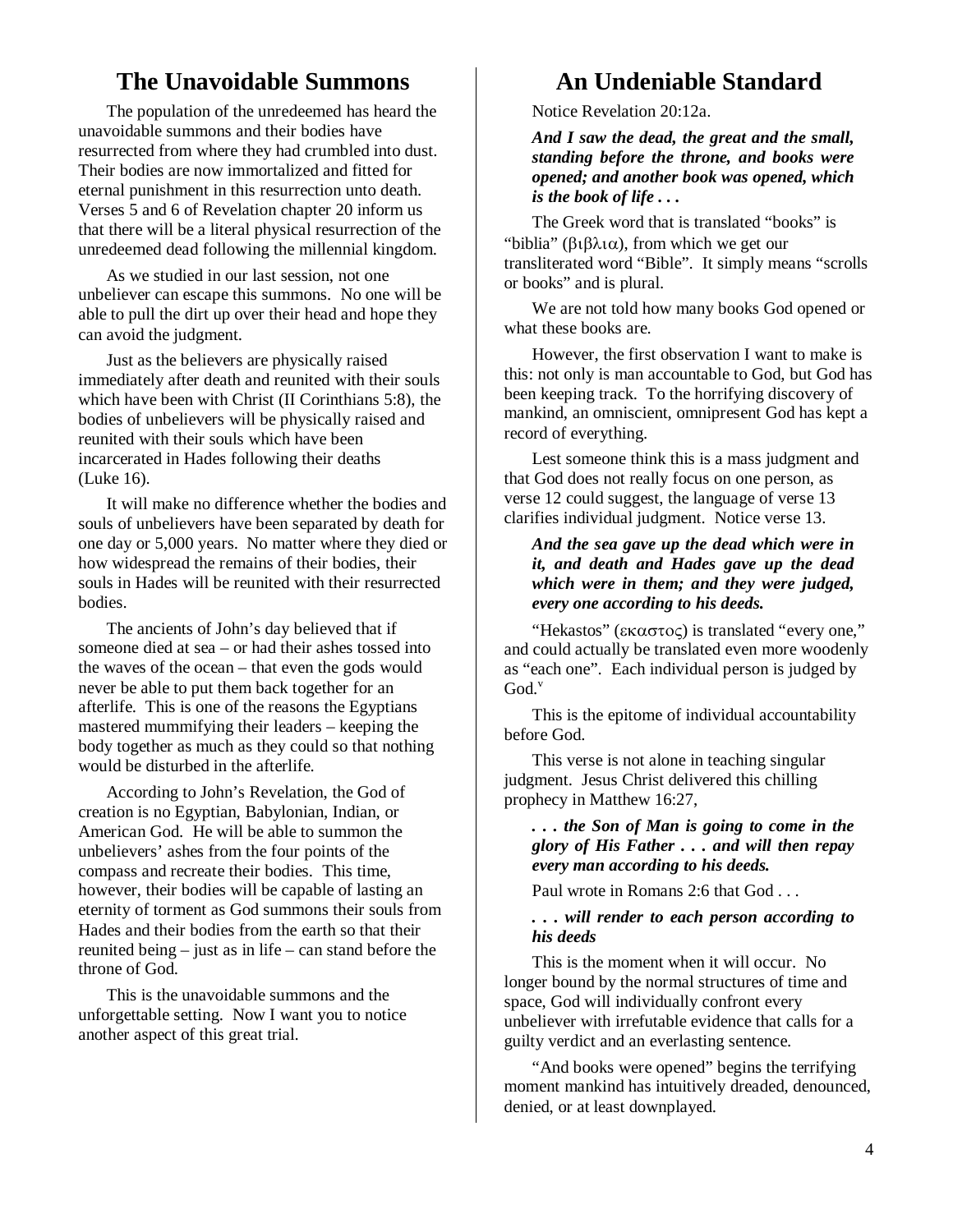John introduces us to only one of the titles of these books – the one scroll he calls "the book of life". This is the book that includes the names of the redeemed. It is the register of the citizens of heaven; the passport from this country to the King's country.

Outside this paragraph, however, there are at least five books mentioned in the Bible that could be introduced as evidence by the great Judge as He calls each individual member of lost humanity to step up to His bench.

You might ask, "How much time would it take for God to judge every member of lost humanity?"

I do not know, but I do know the amount of time it takes will not matter. Time will be uniquely different as this courtroom is suspended in limitless space – without earth beneath or heaven above and no sight of planets, constellations, or galaxies.

In this courtroom there will just be all the unredeemed standing before the Redeemer they did not want, while believers, as we have already learned, will be seated around His throne with the myriad of angels.

What exactly are the books that are included when we read the phrase, "and the books were opened"?

#### **1. The Book of God's Law**

The Bible, in Romans 2:15, tells us that in man...

#### *. . . [God's] law [is] written in their hearts, their conscience bearing witness . . .*

. . . to the testimony of this book of the law.

One of the books could be nothing more than *the Book of God's* Law. God will open it to reveal that each person standing before Him is in violation of His perfect standard; each person is a sinner with a record of offenses that add guilt upon guilt.

#### **2. A Book of Actions**

There is also the promise of Jesus Christ to repay every person according to what they have done.

One of these books could be a *Book of Actions*.

*. . . God will bring every act into judgment... (Ecclesiastes 12:14)* 

Perhaps the immortal bodies and minds of unbelievers will be capable of remembering and rehearsing every detail of every act that God pulls from the *Book of Actions*, identified as evidence against them.

Someone might say, "I did a lot of good things! Why aren't they balancing the scales of justice?"

My friend, because God knows the heart, He knows the motive behind the good things that were

done. He will pull the mask off motives at this judgment day and reveal that the good things done were internally motivated to make the person feel good about themselves.

They would not admit it, or stop long enough to critically, consciously challenge themselves, but God will. When they helped the poor, they enjoyed most the fact that they felt better about themselves. When they went to church or gave money to a good cause, it was inwardly motivated to make themselves look better to others or to feel more confident about themselves. Being a good neighbor or a good sport looked good on the outside, but God, who knows the secrets of the heart, knew it was internally motivated by a desire to sound good and seem good, if not superior, to other people.

God will pull back the curtain of the hidden motives and reveal that unbelievers did the good they did to:

- feel good;
- look good;
- seem good;
- sound good.

This is like the Pharisees who prayed long prayers, fasted, and gave their tithes. Jesus Christ said of them,

*. . . you are like whitewashed tombs . . . (Matthew 23:2)* 

In other words, "You look good and clean, but you're covering over a grave of corruption and sin."

#### **3. A Book of Words**

Jesus said,

*. . . by your words you will be condemned. (Matthew 12:37)* 

So, thirdly, there is a *Book of Words*.

Christ also, in the same chapter, warned the unbelievers,

#### *. . . every careless word that people speak, they shall give an accounting for it in the day of judgment. (Matthew 12:36)*

This judgment is so precise, so exacting that every word uttered in violation to the holy standard of God will be brought out as evidence.

#### **4. The Book of Secrets**

Not only are actions and words weighed against the law of God, there is another book and it is the *Book of Secrets*.

We are told that . . .

*. . . God will judge the secrets of men . . . (Romans 2:16)* 

David reinforces this truth as he writes, *Would not God find this out? For He knows the secrets of the heart. (Psalm 44:21)*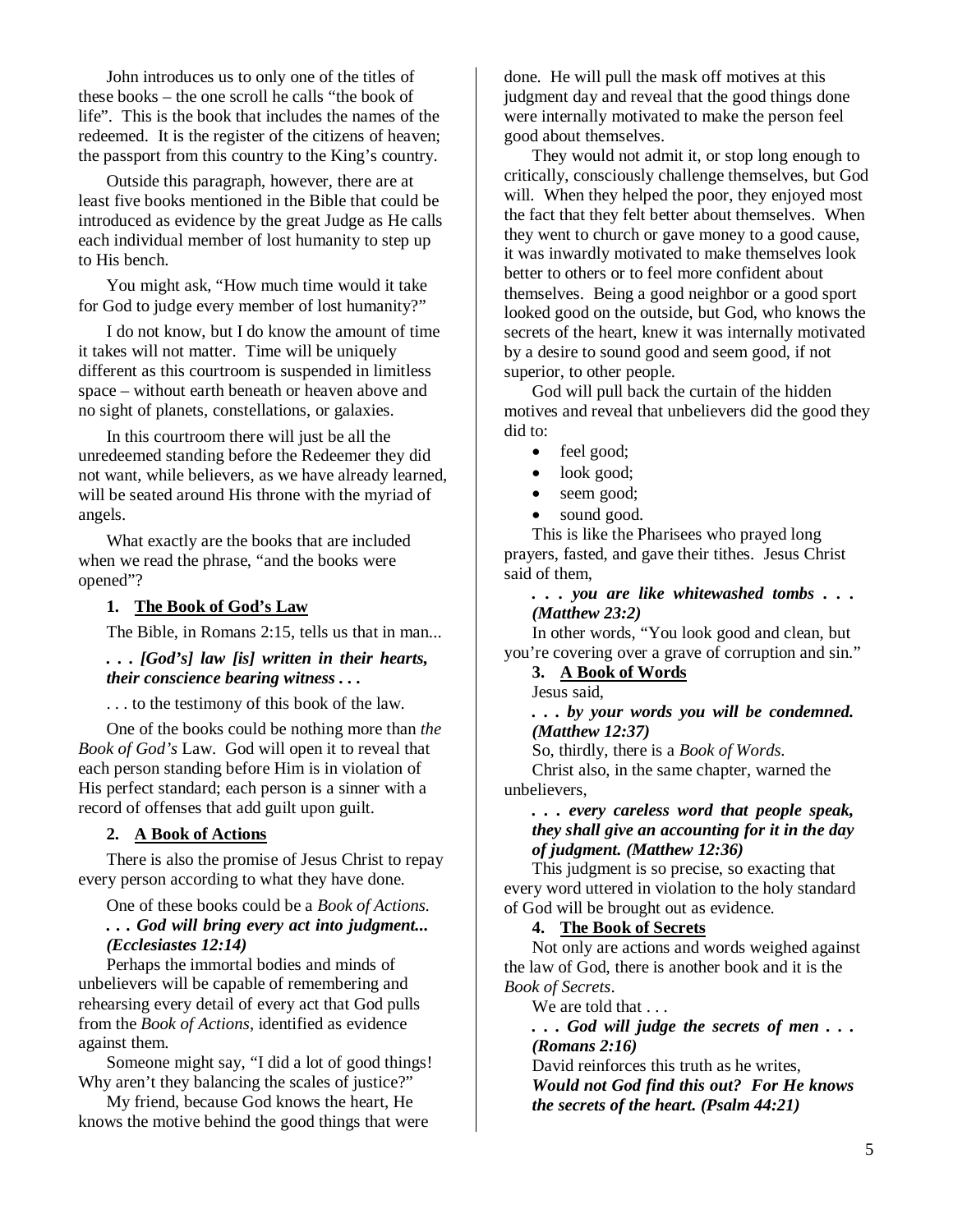Do you know what this means? It means that these actions and sins had remained a secret. They were undiscovered until this day. $\frac{v_1}{v_2}$ 

Until now, these things had never been found out. The unbeliever thought, "I got away with it!"

#### $No...$

*. . . you . . . [can] be sure your sin will find you out. (Numbers 32:23b)*

Why is the believer not at this judgment, since he has certainly sinned too? He is not there because his sins – his actions, his words, his secrets – have been forgiven. There is no record of the believer's sins – no tapes, files, books, or DVDs.

*I have wiped out your transgressions like a thick cloud and your sins like a heavy mist...for I have redeemed you. (Isaiah 44:22)* 

*I, even I, am the One who wipes out your transgressions for My own sake, and I will not remember your sins. (Isaiah 43:25)*  Peter preached,

*Repent and be converted, that your sins may be wiped away (Acts 3:19)*

We also read,

*I am writing to you . . . because your sins have been forgiven you for His name's sake. (I John 2:12)* 

How could this be? How could God take away my guilt of sin and my record of iniquity?

Isaiah writes how.

*. . . He was pierced through for our transgressions, He was crushed for our iniquities; the chastening for our well-being fell upon Him, and by His scourging we are healed.* 

*All we like sheep have gone astray, each of us has turned to his own way; but the Lord has caused the iniquity of us all to fall upon Him.* 

#### *(Isaiah 53:5-6)*

The believer will not be judged for his words, his actions, his secrets, or any of his sins because there is no record of them anymore. The record has been wiped clean. The deeds have been deleted; the iniquities have been erased.

Isaiah rejoiced when he recorded,

*. . . it is You [O Lord] who has kept my soul from the pit of destruction; for You have cast all my sins behind Your back. (Isaiah 38:17)* 

Those who will be condemned are condemned by the record of their sins; the evidence against them is just and true. They are receiving a fair trial, and all the evidence against them could have been eliminated with one shout of Christ,

#### *. . . "It is finished!" . . . (John 19:30)*

They refused to settle out of court. They are standing at this judgment because they refused the gospel.

You might say, "Wait a second! More than half the world doesn't even have a Bible. They've never heard the name of Jesus. How could God send them to hell when they've never heard the gospel?"

Ladies and gentlemen, God will not condemn them to hell because they refused to believe in Jesus Christ – notice in this paragraph that they are held accountable to their own works, words, secrets, and sins. There is no mention of a time in their lives when they heard about Christ and said, "I don't want Him to be my Savior."

Do you realize that most of the world has never heard the gospel of Jesus Christ? They will not be judged by the light they never heard or saw. They will be judged according to the light they did have and rejected.

#### • **The gospel of conscience**

According to Romans chapter 2, everyone may not have the gospel of Christ, but they have the gospel of conscience.

Paul wrote in Romans 2:15 that every man has...

#### *. . . the law [of God] written in their hearts, their conscience bearing witness . . .*

In other words, the unbeliever – no matter where he lived or how much he knew about the Bible – had an ongoing conversation with his conscience – the inner voice that told him the things he was doing were sinful.

God will reveal on this judgment day that the condemned refused to listen to their conscience. They, instead, came up with their own standard that salved their conscience, settled it down, and silenced it.

Mankind created his own standards and felt good about them. As a result, he thought, "I must be okay!"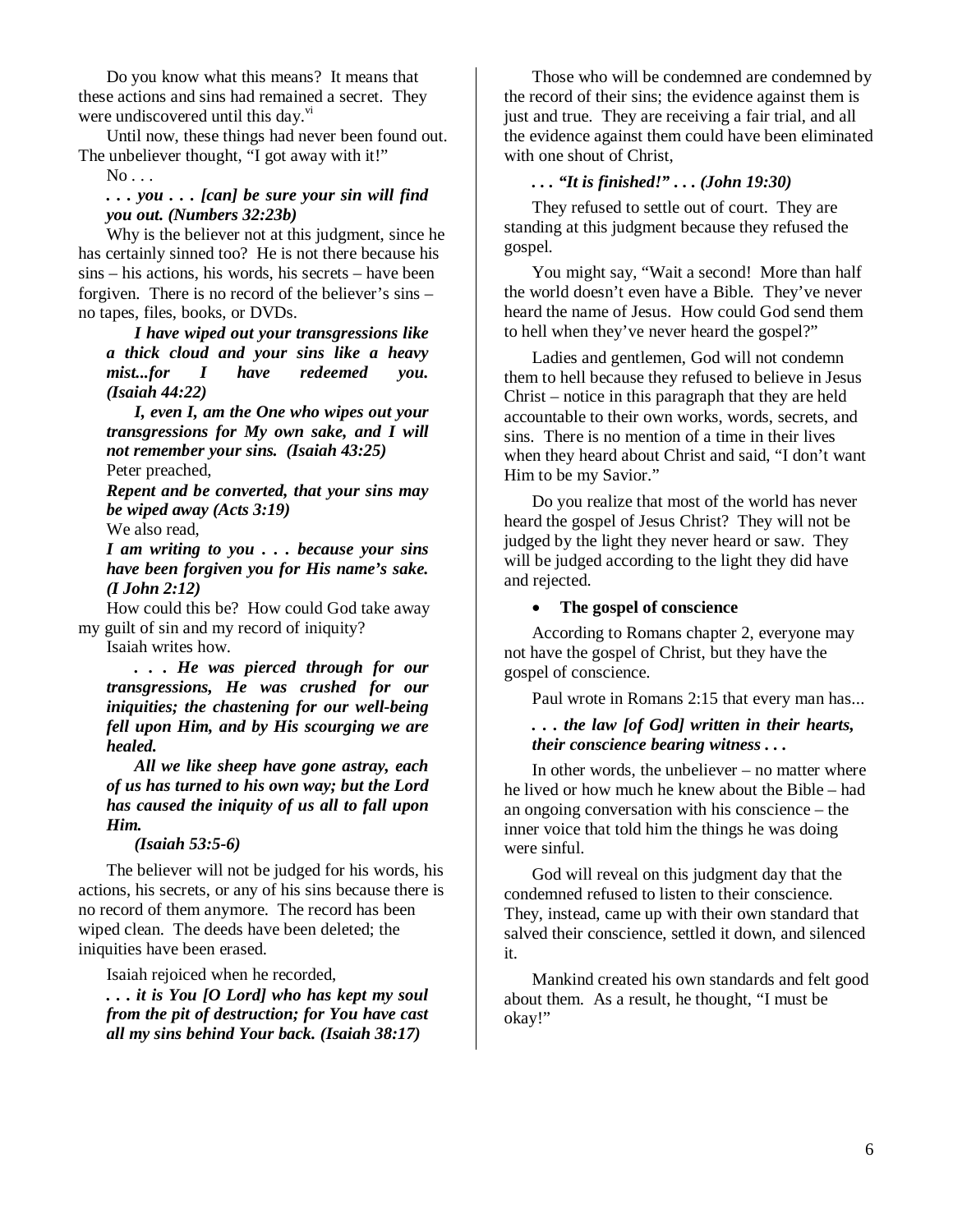This was perfectly illustrated in the case of an armed robber named Dennis Lee Curtis who was arrested in 1992 in Rapid City, South Dakota. In his wallet was found a sheet of paper on which was written his code of conduct:

- I will not kill anyone unless I have to;
- I will take cash and food stamps no checks;
- I will rob only at night;
- I will not wear a mask;
- If I get chased in a vehicle, I will not put the lives of innocent civilians on the line;
- I will rob only seven months out of the year;
- I will enjoy robbing from the rich to give to the poor.

He had a sense of morality – he knew certain things were out of bounds – but his sense of morality was flawed. When he stood before the court, he was not judged by the standards he had set for himself, but by the higher law of the state. $\frac{v}{u}$ 

Those who stand before this Judge will not be judged by their own personal code of morality, but against the standard of God's holiness.

#### • **The gospel of creation**

God will also reveal on this judgment day that the condemned refused to listen to gospel of creation.

David wrote in Psalm 19:1-3,

*The heavens are telling of the glory of God; and their expanse is declaring the work of His hands.* 

*Day to day pours forth speech, and night to night reveals knowledge.* 

*There is no speech, nor are there words; their voice is not heard.* 

I love the paraphrase of these verses in *The Message*,

*God's glory is on tour in the skies, God['s] craft[s] on exhibit across the horizon.* 

*Madame Day holds classes every morning, Professor Night lectures each evening.* 

*Their words aren't heard, their voices aren't recorded, but their silence fills the earth: unspoken truth is spoken everywhere.* 

The unredeemed may not have believed the gospel of Christ, but they also would not believe the gospel of conscience or the gospel of creation.

Let me add that a person cannot be born again unless he has accepted the gospel of Christ. However, since most of humanity never has, the unbeliever will be judged and found guilty because they refused to believe the gospel they did hear and see – the gospel of conscience and the gospel of creation.

Paul wrote in Romans chapter 1,

*For since the creation of the world His invisible attributes, His eternal power and divine nature, have been clearly seen, being understood through what has been made, so that they are without excuse. (Romans 1:20)* 

Without excuse!

By the way, the reason creationism is so vehemently denied is because creation requires a Creator, and a Creator demands accountability.

Charles Darwin, raised in the church, pursued something other than Christianity and its accompanying creationism simply because of this accountability before God and the doctrine of hell.

In his autobiography, Darwin wrote, "I can hardly see how anyone ought to wish Christianity to be true; for if so, the plain language of the text seems to show that the men who do not believe, and this would include my father, brother, and almost all my best friends, will be everlastingly punished."viii

Darwin's inward motive was fueled by a desire to come up with an answer to origins apart from a creator God. His reason was because he was honest enough with the record of scripture to know that if the existence of God was true, the Bible would also be telling the truth about a place called hell. For Darwin, this was completely unacceptable.

You might say, as I did until recently, "I didn't know that."

This courtroom will explode open the secrets and motives of hearts and minds. Everything will be revealed for what it truly was, and no one will have any excuse.

By the way, just because someone believes in a Creator and listens to the conscience speak of sin does not mean they will automatically be allowed into heaven.

Major world religions whose adherers do believe in a Creator and in the concept of sin and conscience – like Islam, Judaism, and even the minor cults of Mormonism and Jehovah Witnesses – are the same religions that borrow from the Bible, yet deny the unique deity of Jesus Christ as God incarnate.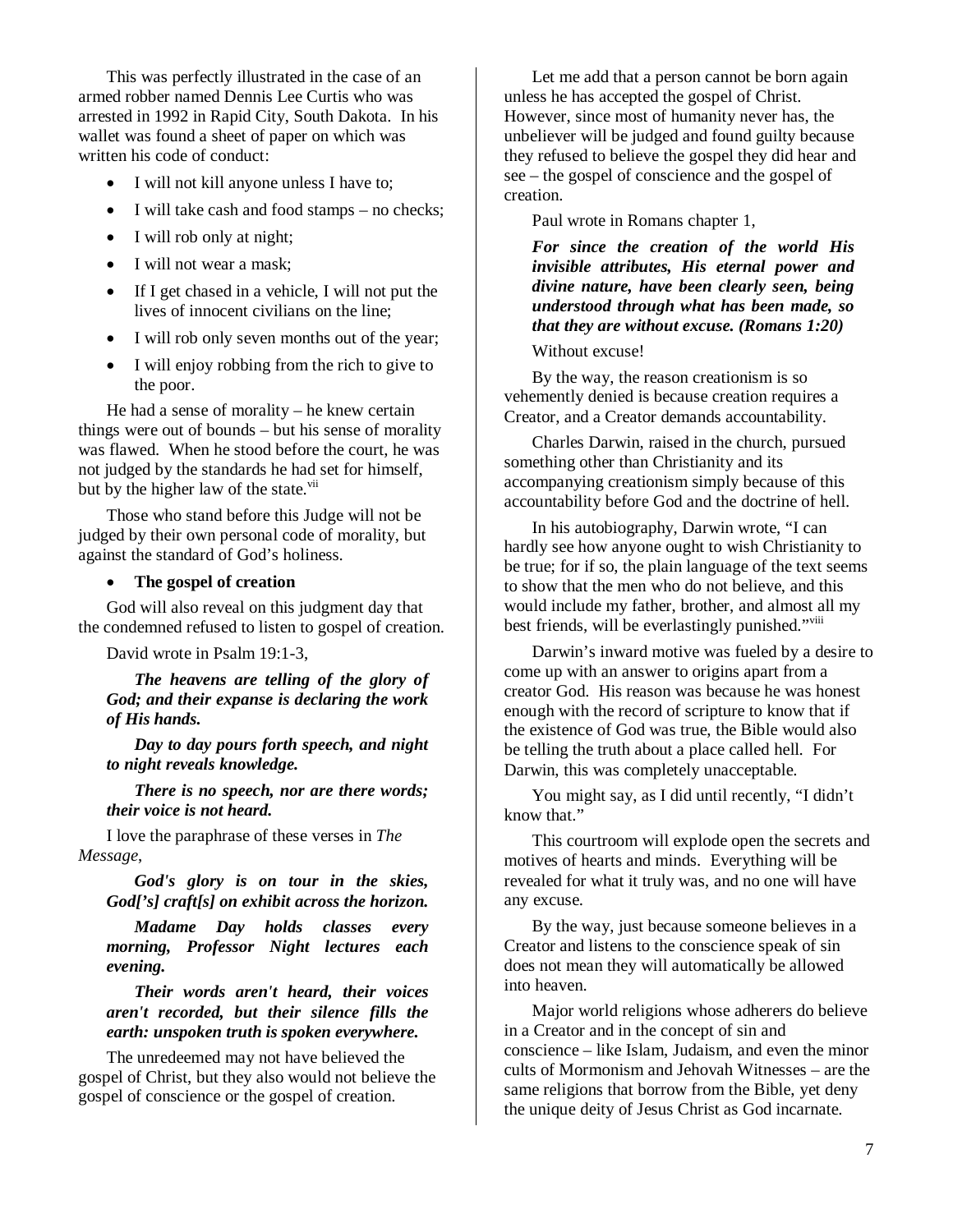In other words, while they believe in the gospel of conscience and the gospel of creation, they deny the gospel of Jesus Christ. Their denial of the gospel of Christ will be revealed in the books of their actions, words, and secrets.

We are given this picture: every person standing before God at the great white throne will be condemned by their failure to meet God's standard in their own actions, words, and secrets. Every one of them will be shown to have rejected whatever gospel they had – the gospel of conscience, the gospel of creation, or the gospel of Christ.

#### **5. The Bible**

There is a fifth possible book that could be opened in this courtroom – simply the Book we are studying, the Bible.

God may very well pull texts from His inspired, eternal, inerrant word and apply it to the condemned that stand before Him.

Understand that this courtroom is not to determine whether or not a person is going to be sent to hell; the person is here because they are already going there. This judgment is not weighing their good deeds and their bad deeds to see if they had enough good deeds to go to heaven. They are being judged by their deeds so that the degree of their punishment can be determined, proven, and sentenced. We will study this further in our next study time.

I regularly take my family's trash to the neighborhood recycling and garbage collection station located between my home and the church. At the dump are several huge green containers delivered by trucks, and the metal gates are opened so people can go in and throw their trash into these massive containers. Taking my trash there saves me about twenty-five bucks a month, but the truth is, it is fun.

All I have to do is open our kitchen door that leads into the garage and, with one swift throw, I can toss a bag of trash squarely into the back of my pick-up truck. I have gotten good at this and I do not mind telling you, since it is one of the few sports I have time to play!

I go by the dump once or twice a week. Over time, I have gotten to know some of the men who work there by name. One of them is a believer and my minute or two there always includes some words of encouragement between us. What a sweet saint of God the man is.

The dump is an interesting place frequented by some rather rugged looking people and a lot of

construction workers who come to unload their trash. This past week I happened to pull up next to a construction crew. When I got out of my truck they were about to leave and I overheard one of the guys saying to the other men, "Well, you know, our bodies are just gonna be eaten by worms and that's it; that's the end."

I could tell I had arrived at the tail end of a theological discussion. I was disappointed I missed it, so I tried to extend it by quickly saying to these guys, "Whaddya mean by that?"

One guy looked at me and said, "When we die, our bodies, like that trash in there, get eaten by worms and that's it."

I replied, "No, that is not the end."

He said. "It isn't?"

The rest of the crew stopped to listen; the workers stopped to listen; birds stopped in midair to listen. These guys were bigger than me and, for some reason, I had just decided to tell all of them about hell. If they had thrown me in, I would have never been found.

It was actually a great opportunity and they listened to everything I said. It lasted no more than a minute as the crew chief got into the driver's seat and revved the engine up.

My final comment was directed to the one construction crew member who seemed the most interested. I said, "Read Revelation chapter 20."

He repeated it back to me as he got into the pick-up. I heard him say, "Okay, Revelation chapter 20. I'll do it."

They were then gone. I have already prayed that I will see that guy in heaven one day. Revelation chapter 20 is enough to save.

What about you? I have prayed for you too – everyone listening to my voice – that this study would be enough.

I do not know your record of sin and I do not need to know, but what I do know is that you cannot go back and start over; no one can go back. However, you can make Jesus Christ your living Lord and Messiah, and today, you can start over.

Even better than this, although you cannot go back and start a new beginning, is that you can come to the cross of Jesus Christ and make a new ending. Let me make this point again:

*You cannot have a new beginning, but you can have a new ending.*